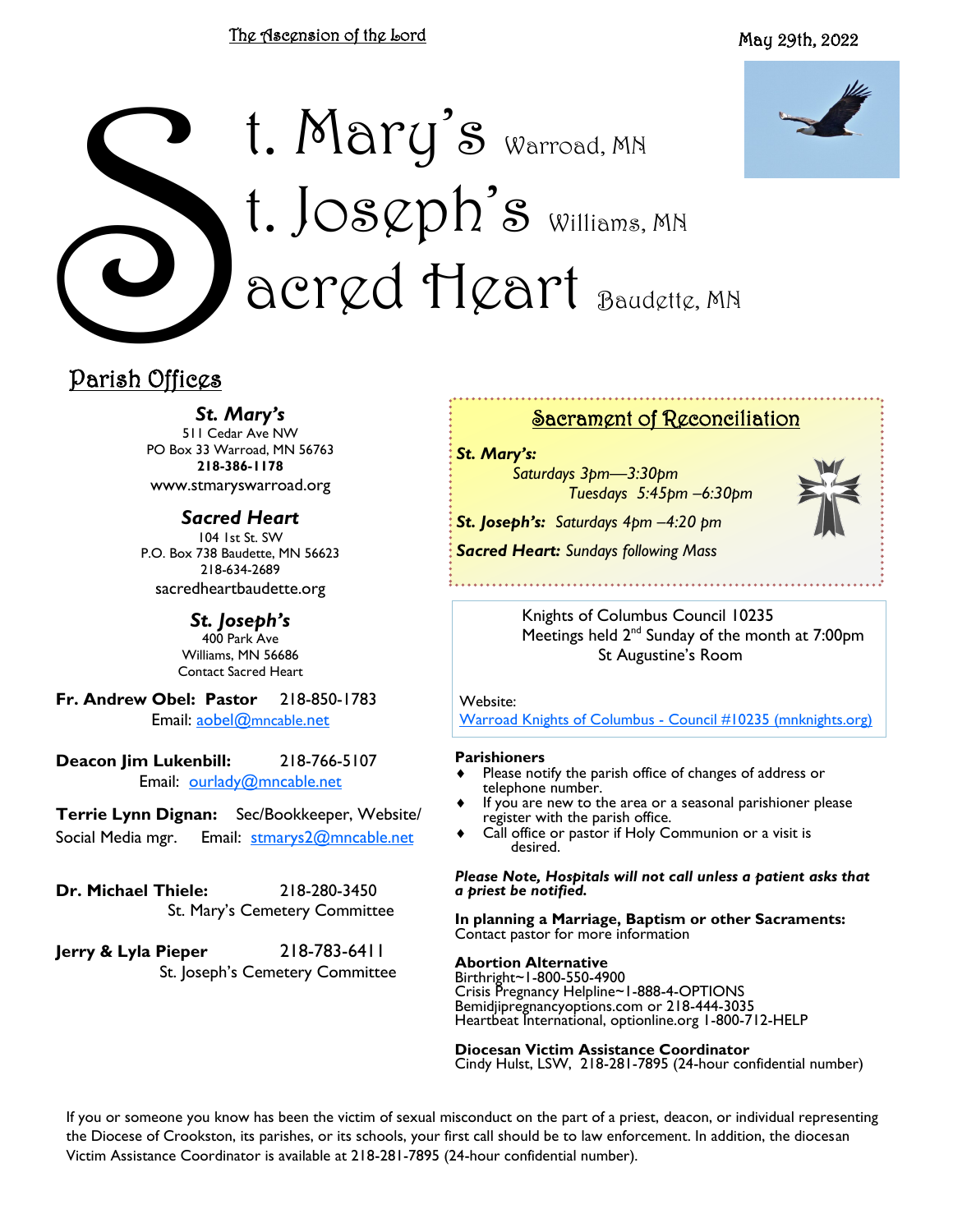# St. Mary's Week Ahead

#### **St. Mary's Masses & intentions**

Saturday, May 28th, @ 6 pm: *Elaine Vogel Commentator: Tim Paquin Reader: Darlene Smith*

Sunday, May 29th, Mass @ 8:30am*: for the Graduates Commentator: Denise St. Germain Reader: Tom Goldsmith*

Tuesday, May 31st, *5:15pm: Dale Telle*

Wednesday, June 1st, 10:30am: Morning Prayer Grp.

Thursday, June 2nd, @ 8:30am: *Darell Alipoyo* 

 *\*WSLC @ 10:30am: Mass for residents only* 

 *Finance Council meeting at 6:30pm*

Friday, June 3rd, @ 8:30am: Dale Coulter

Saturday, June 4th, @ 6 pm: *Elaine Vogel Commentator: Cyd Amiot*

 *Reader: Louise Dignan*

Sunday, June 5th, Mass @ 8:30am*: Arthur & Betty* 

 *Commentator: Harrold Thiessen Reader: Paul Harren*

## **Contribution to St. Mary's**



May 21st, 2022 Envelopes: \$1300 Online: \$600

*Barthman*

## **Happy Birthday wishes**



(May29th– June 4th) goes out to: Mark Genereux, Brady Fast, Rosalie Buck, Joyce Hahn, Ayden Gustafson, Conner Olson, & Noah Harren.

# Sacred Heart's & St. Joseph's Week Ahead

#### **Sacred Heart Masses & intentions:**

Sunday, May 29th, @10:30am*: Holy Souls in Purgatory* Wednesday, June 1st, 8:30am: *For the Parishes* Wednesday, June 1st, *(Lakewood)@ 9:30am For residents only at this time.* Sunday, June 5th, @10:30am*: For the Parishes*

## **St. Joseph's Masses & Intentions in Williams:**

Saturday, May 28th, Mass @ 4:30pm: *Jacinta Natsomi* Saturday, June 4th, Mass @ 4:30pm: *John Peschel*

**Weekend Offerings:** 

Envelopes \$1760 \$300 Plate 205 217 Total **\$1965** \$517

May 22 Sacred Heart St. Joseph



## PLEASE HOLD IN PRAYER

Mike Hovde, Louise Menk, Terry Spaeth, Curtis Anderson, David Martin, Deanne Johnson, Hilde Barbot, Natalie Coninx, Dryden Thompson, Paul Schrieber, Lillian Fortier, Larry Barbot, Bruce Knutson, Joleen Hartman, Barb Everett, Easton Erickson, Leila & Nelson Armagon, Justin Thompson, Mary Wickersham, Larry Sindelir, Marilyn Biondi, Les Swanson, Charlene Forpahl, James Sweeney, Robert Sator, Knox Packar, Katrin Peterson, Tom Gerszewski, Kai Canfield, Deanne Johnson, Charlene Kuznia, Ann Winkler, Roberta Brunell, Frank Cieklinski, & Loren Olson.

Have a safe and Blessed Memorial Weekend. Many Blessings to all.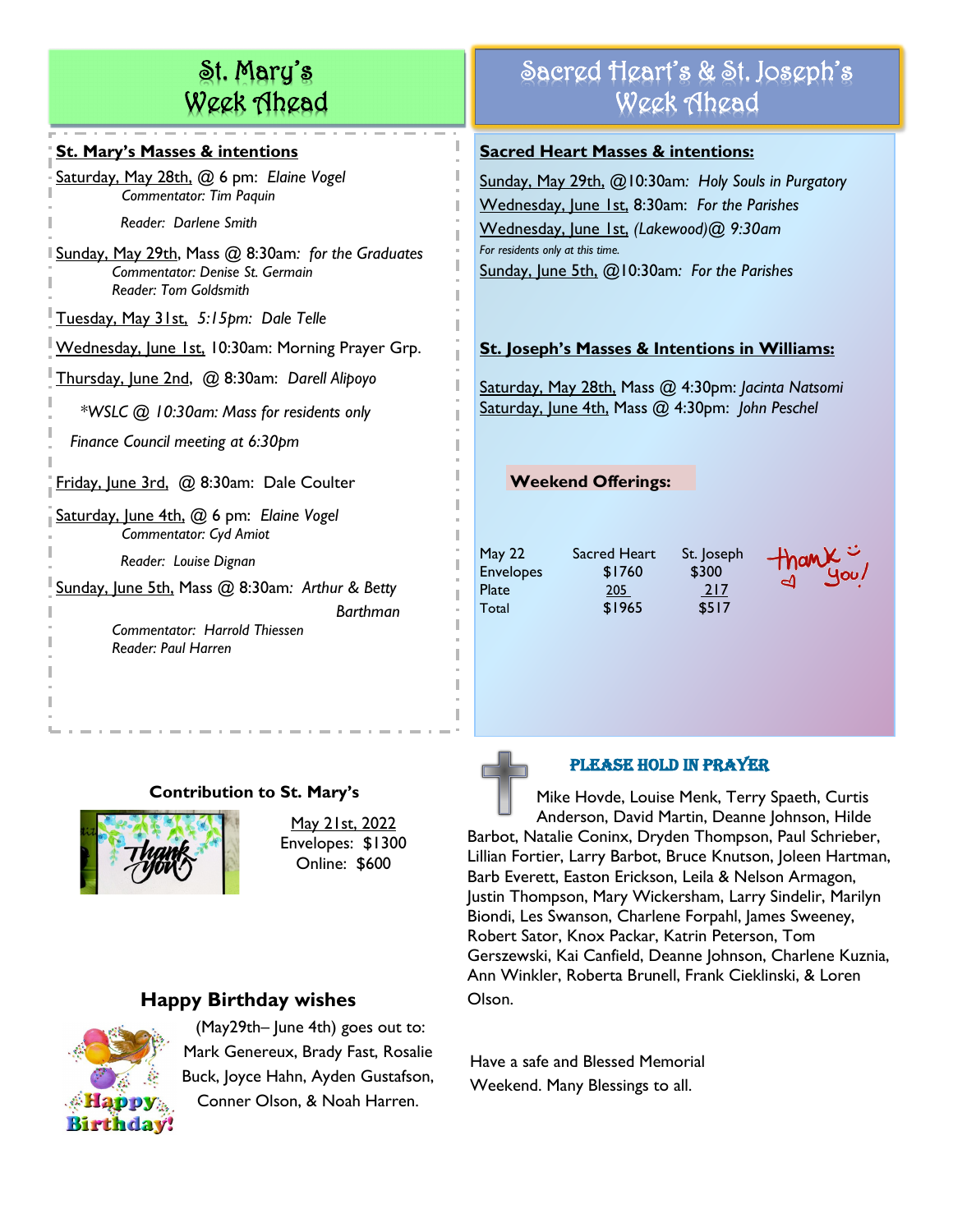#### **The Ascension of the Lord**

*"I am the Alpha and the Omega, the first and the last, the beginning and the end." (REVELATIONS 22:13)* This is a reminder of how we should live our lives 24 hours a day, 7 days a week – putting God first in all that we do. Not only when I am at Mass and parish activities, but when I am in the world, at work or at school. Living gratefully and generously is an intentional lifestyle. Every decision you make either moves you closer to God or

farther away. Choose wisely!

# St. Mary's Religious Ed News

Stay tuned for Summer Vacation Bible School News.

Over the Summer, pray about becoming a Religious Ed. Volunteer for next school year.

Thank you again to the many Volunteers we had this past School year

Have a safe summer, please do stop by and visit.

#### **Congratulations to our Seniors,**

Graduating Class of 2022 are, Aidan Bukowiec, Kerigan Furuseth, Evan Grover, Lukas Hruby, Jack Jones, Kyle Kvarnlov, Adraina Hruerd, and Cole Spenst. Please hold them in prayer and also join them for Donuts and Celebration after Sunday Morning Mass.

Heavenly Father,

May you surround those graduating with your love. Bless them with hope and confidence so that they may take on the future with an eager and open heart and mind. Grant them the inspiration and strength to face any challenges they may face. Help them to gain knowledge, skills and insight to be used for the good of humankind. We ask this in Jesus' name. Amen



#### **JP2 Camp**

Students going into 7th and 8th grade please do consider this amazing camp. I have a few students interested in going so let the office know soon, so we can get you signed up. Thank you to those who have or hope to donate to this fund to help offset the cost for families. Much appreciated.

> Dates: July 17th—21st Cost: \$325

# All three Parishes

**Eucharistic Procession to open the Eucharistic Revival in the Diocese of Crookston:** Bishop Andrew Cozzens invites all the faithful to participate in a Eucharistic Procession to open the Eucharistic Revival in the Diocese of Crookston. The procession will take place in Bemidji, Mn. on the Feast of Corpus Christi, Sunday, June 19th. The day will begin with Mass at 1:00 pm celebrated by Bishop Cozzens to be followed with a Eucharistic Procession along Lake Bemidji beginning at 2:00. If you are unable to attend the Mass, please join the procession at 2:00. Bishop will process the Body of Christ and he will be escorted by priests, deacons, religious, first communicants, Knights, families, and other lay faithful. If you have someone who has received First Communion this year, we ask that your child wear their first communion clothing and they and their families will have a special place in the procession. Fourth Degree Knights: please wear your regalia because you will be helping to lead the procession. More information will be shared in the coming weeks. For planning purposes, please go to [www.crookston.org/revival](http://www.crookston.org/revival) to register.

#### **New changes concerning kneeling during Mass:**

I invite you to read through the bulletin insert of this weekend. The bishop has made some changes regarding kneeling during Mass. From June 18, 2022, the Feast of Corpus Christi, we shall begin kneeling after the Lamb of God is said or sung. We shall remain kneeling until it is time to go to receive Holy Communion. After receiving Holy Communion, when we return to our pews, we are encouraged to kneel and pray until the presider takes his seat. Those who are unable to kneel are encouraged to sit during those times.

| 2022 DAA Status<br><b>Report</b> | Goal     | <b>Received</b> |
|----------------------------------|----------|-----------------|
| Sacred Heart,<br><b>Baudette</b> | \$7,748  | \$5,715         |
| St. Mary's, Warroad              | \$13,411 | \$9,380         |
| St. Joseph's Williams            | \$2,597  | \$1500          |